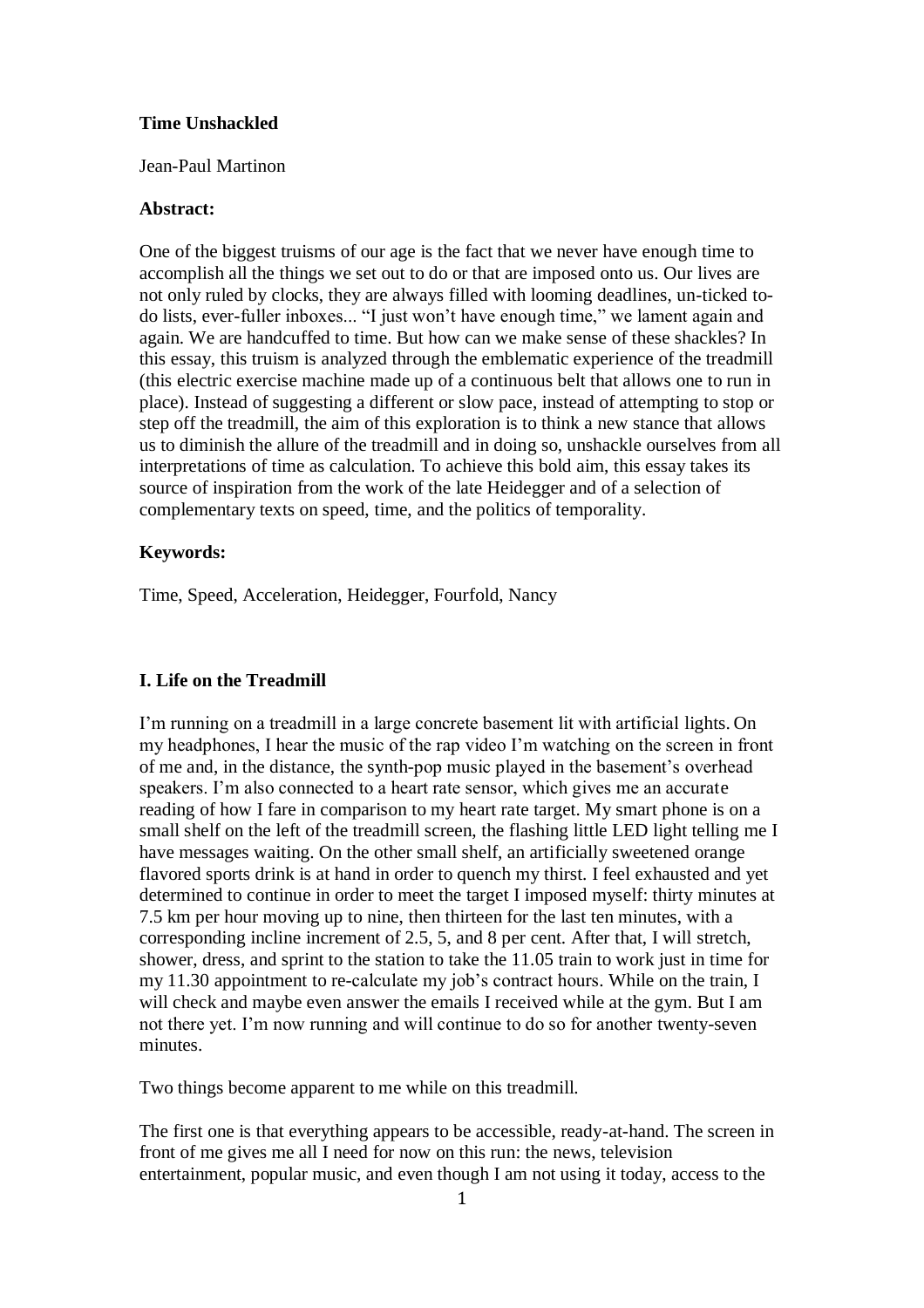Internet and therefore the possibility of checking my emails if necessary, thus bringing my office directly in front of me while on the run. What else could I possibly need while reaching the number of calories target I have fixed myself for today? Everything is, as Heidegger says, 'before [me] at the shortest range.<sup>'1</sup> A uniform distanceless dominates; my wired technologies allow me to access my immediate world and, if I want to, virtually, the most remote confines of the world. Everything is happily at close range and yet at the same time, I wonder about the kind of experience I am actually undergoing here in this basement, on this run.

The second thing that becomes apparent to me while on this treadmill is that everything around me is given to calculation. Time, distance, heart rate, elevation, speed, workout profile, pace, calories burned per hour, total calories burned, watts: everything is here calculated for me. Even my overall fitness is measured thanks to the Metabolic Equivalents of Task (MET) calculator, giving me a reading of my body's metabolic rate: i.e. how much oxygen I consume per kilogram of body weight per minute in comparison to a person sitting in a resting position. A simple algorithmic estimation based on personal data added at the start of my run: weight, age and speed. I feel oddly reassured by these numbers lighting up my control panel. It gives me a certainty that technology is able to confirm the fact that I am not so much alive, but in full possession of my physical properties. It makes me realize that, as Heidegger says, I am 'certain of "being," [and] that everything conforms to the current state of calculation.'<sup>2</sup>

Everything ready at hand. Everything calculated, monitored, informative. My timespace, this "making present,"<sup>3</sup> is closed in and measured. Even the potential spontaneity of my movements is indistinguishable from my run's mechanization. My right leg steps forward; my left leg catches up forcing me to realize that the overall step I have just accomplished only brings me closer to my starting point. I operate in a distanceless and calculated horizon structured by only one law: the law of the treadmill, the law of the wheel, the law of the clock. This law dictates that life can only be determined not by cycles, but by enclosed proximity and calculation; even the most indeterminate aspects of my life (for example, my metabolism: i.e. the chemical processes that maintain me alive) are also processed and made readily available for me in the shape of finite numbers. And there is no evading this law: no impetuous or involuntary reflexes can escape the *possibility* of being *eventually* detected and recorded.

Contemporary time-space is indeed a closed and calculated phenomenon. At the current setting of 8 km per hour and a gradient of 2.5, the twenty-four minutes I have left will cover an imaginary 2.1 km. If I don't increase my pace, I will burn 199.6 Kcal and I will achieve a MET of 9.4: a better score than the 186 Kcal and MET of 8.7 I achieved yesterday. No more unpredictability and hidden depths in this world of dials and screens. Similarly, flicking to a news channels, gives me a reassuringly

<sup>&</sup>lt;sup>1</sup> Martin Heidegger, 'The Thing,' in *Poetry, Language, Thought*, translated by Albert Hofstadter, New York, Harper Perennial, 2001, p165.

<sup>2</sup> Martin Heidegger, *Contributions to Philosophy (Of the Event)*, translated by Richard Rojcewicz and Daniela Vallega-Neu, Bloomington, Indiana University Press, 2012, p95.

<sup>3</sup> On "time-space," see Martin Heidegger, "Zeit-Raum" in *On Time and Being*, translated by Joan Stambaugh, New York, Harper, 1972, p14.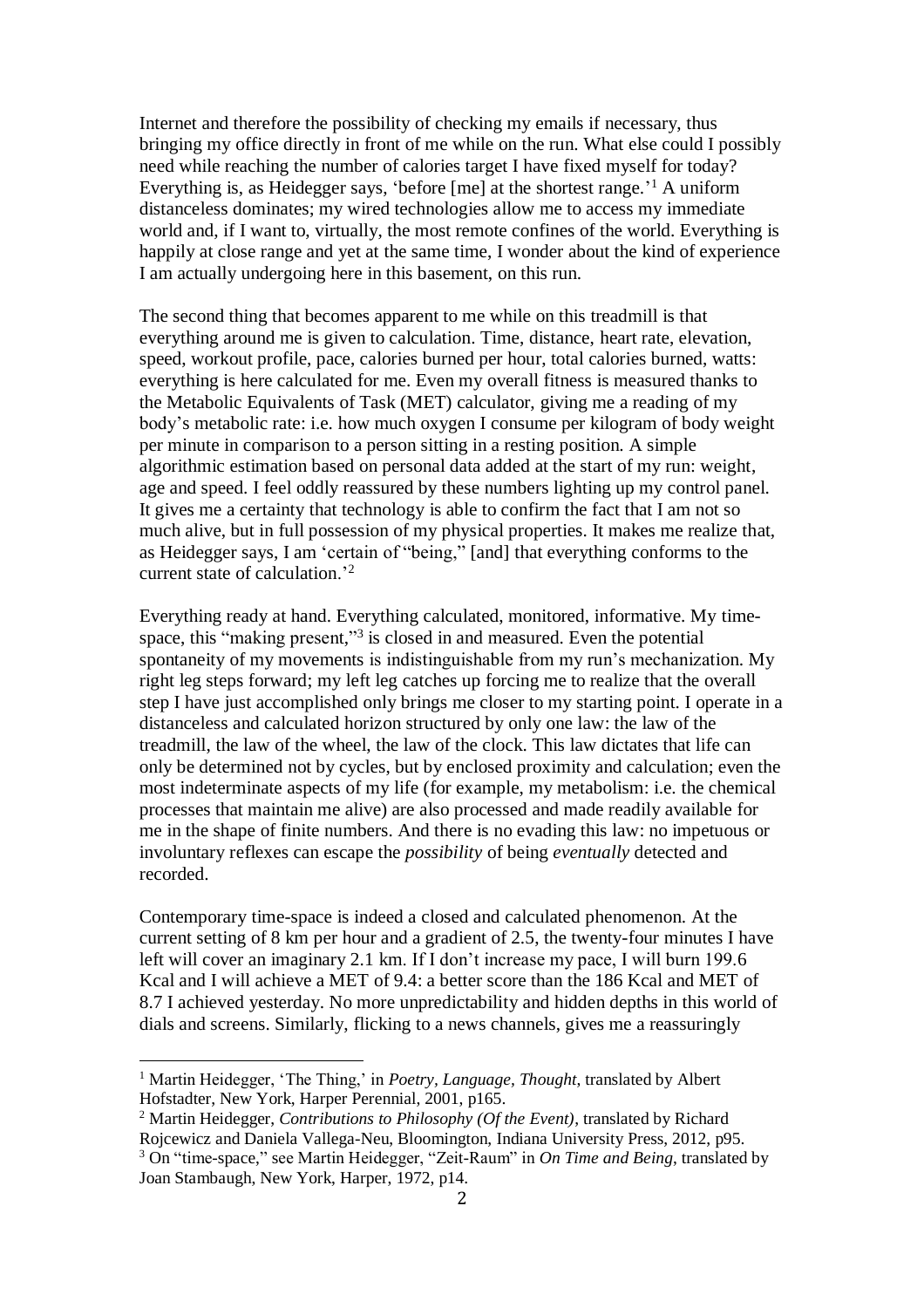closed and calculated approach to the world, which on this day reads like this: the Israel-Palestinian war is given a lower algorithm of importance than the Malaysian airplane crash in Ukraine, with the other news of the day in decreasing importance. On my phone, my social media newsfeed transforms the world into a comprehensible conveyor belt of close and distant news, in only one language, and with only a few baby symbol ('like,' for example) to help me limit both my emotions and thoughts. The infinite expanse of the world is covered, hierarchized, and sold to me in measured and thereby easily digestible economy-bites.

Shrunk and ordered, my life not only obeys the law of the treadmill, it is also and above all delimited by an implacable logic. There is nowhere else to go, but 'ahead' on this treadmill, which also means, curiously at the *same* place: the seemingly eternal repetition of the *same*. I am running on the *same* spot. I am listening to the *same* resampled song I heard ten and even twenty years ago. I will be answering emails that are more or less the *same* ones as the ones I replied to yesterday, albeit with different recipients and subjects. I will check the news, which invariably will be the *same* as yesterday: catastrophes I am helpless to prevent or put right, leaving me with only the possibility of pointless commentaries on algorithmically delimited social media. I will go through the day in exactly the *same* way: knowing that I will never be able to accomplish all the things I set out to do. The logic of the same reassures me that very little remains in the hands of the contingent or the unpredictable: stuck on the same spot, I press ahead.

In my distanceless and calculated time-space with its intractable law and implacable logic, I can only take myself as an object within a great regulative and repetitive process. The 'I' becomes an object; i.e. an immeasurable fact reduced to the status of cold data. 'I' am lost to it. Heidegger predicted this curious life a long time ago: 'The "world" becomes ever smaller, not only in the quantitative sense but also in its metaphysical significance: beings as being, i.e., as objects, are ultimately so dissolved into their controllability that the character of beings with respect to being disappears…' <sup>4</sup> The distanceless and calculated time-space with its intractable law and implacable logic turns me into an object amongst objects and dissolves my being into a background noise of calculations. On my treadmill, I am simply an object extended by further objects<sup>5</sup> living amidst other calculated and delimited objects.<sup>6</sup>

So the question beckons: if it were possible to rethink the time-space that structures my current treadmill experience, would it at all be possible to imagine a new kind of 'being on the treadmill' that would be free from the law of the wheel and the logic of the same? In other words, if what structures my experience of time-space on the treadmill is re-thought, can there be a way of rekindling 'the character of being' that Heidegger talks about, thereby embracing a less controlled and consummated life? These are the questions that will preoccupy me in this essay.

<sup>4</sup> Heidegger, *Contributions to Philosophy,* p389.

<sup>5</sup> On this prosthetic extension, see Bernard Stiegler, *Technics and Time I: The Fault of Epimetheus*, translated by Richard Beardsworth and George Collins, Stanford, Stanford University Press, 1998, p235.

<sup>6</sup> On this theme, see Paul Virilio, *Polar Inertia,* translated by Patrick Camiller*,* London, Sage, 1999.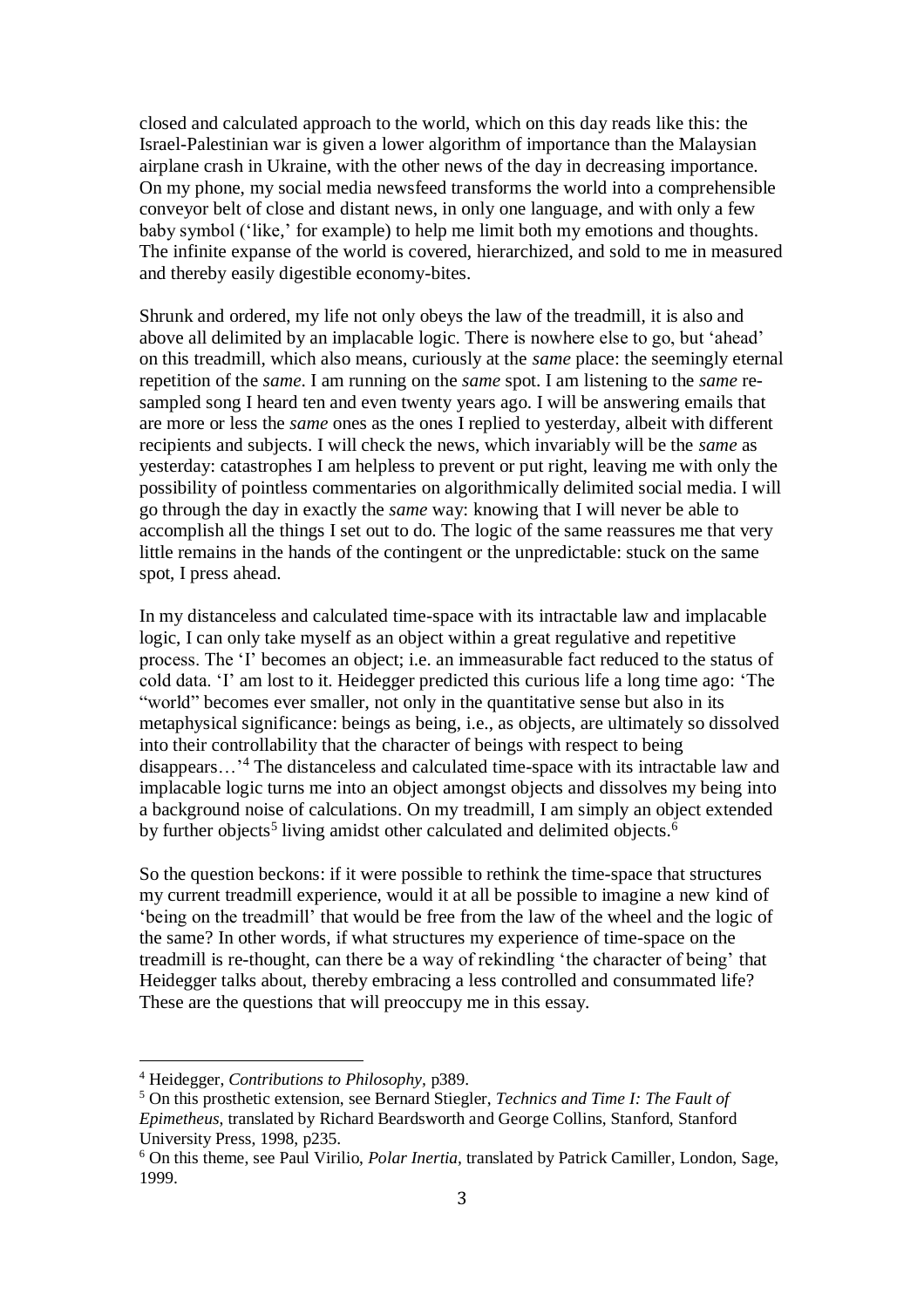In order to address them, I have made a deliberate choice of reading. The usual response to the problem of the treadmill is to retain a commonplace understanding of time-space: i.e. measured (i.e. cyclical and/or progressive) and finite (i.e. with memorable pasts and foreseeable futures). A few social-theorists<sup>7</sup> attempt to explain the treadmill from a single temporal perspective (linear, universal, abstract, and commodified) and with a general societal perspective (modern technological advancements, capitalism, globalization). These perspectives always ignore the author's very own temporal structures, as if, eternal and unique, they were able to remain unaffected by the processes they themselves are part of. For example, Rosa notes magnificently: 'The time structures of modernity change according to a unified pattern as it develops.' <sup>8</sup> These breathtaking perspectives invariably end up with incredibly problematic clairvoyant predictions leaving the reader puzzled as to the godly origins of their very utterances.<sup>9</sup> The present essay will strive to avoid these commonplace spatial and temporal perspectives and projections.

In philosophy, the treadmill is often analyzed as the result of technics: machines and devices are constitutive of our measured and distanceless time-space and are therefore going quicker than our own ability to deal with it. Speed becomes in this way not only more important than time-space, it literally replaces it. As Virilio says: 'Speed is Time saved in the most absolute sense of the word, since it becomes human Time directly torn from Death.' <sup>10</sup> Less hyperbolically and more cautiously, Stiegler shows that speed is 'the prosthetic *already-there* in mortality.<sup>'11</sup> In the process, speed, this technics replacing time-space, can only therefore leave us stranded in the 'idiocy' <sup>12</sup> of this *already-there* and the ceaseless return of death. The recurring characteristic of this emphasis on speed is that although speed as technics is indeed (constitutive of) time, it says nothing of the way in which it can be inflected or accentuated. What politics can derive from speed as technics, from speed as time? The answer is short in coming<sup>13</sup> because speed can only leave us behind, even from ourselves. In order to inflect and accentuate, a multi-faceted apprehension of time-space is therefore necessary and this is what this essay will strive to show.

In more recent philosophy, $14$  the general tendency is to press forward and accelerate the treadmill as much as possible and, in doing so, side with the dynamics of global capitalism in order to precipitate a new future. The general aim of this new philosophy is to ignite and galvanize a type of dehumanized schizo-market-driven subject who will bring an end to the horrors of the current world order: cultural

l

<sup>7</sup> See, for example: Anthony Giddens, *A Contemporary Critique of Historical Materialism, Volume 1*, Berkeley, University of California Press, 1981; Carl Honoré, *In Praise of Slowness: Challenging the Cult of Speed*, New York, Harper Collins, 2005; Hartmut Rosa, *Social Acceleration: A New Theory of Modernity,* translated by Jonathan Trejo-Mathys*,* New York: Columbia University Press, 2013.

<sup>8</sup> Rosa, *Social Acceleration,* p299.

<sup>9</sup> See, for example, Rosa's predictions in *Social Acceleration,* pp320-22.

<sup>&</sup>lt;sup>10</sup> Paul Virilio, *Speed and Politics*, translated by Marc Polizzotti, Los Angeles, Semiotext(e), 1977, p46.

<sup>11</sup> Stiegler, *Technics and Time I*, p235.

<sup>12</sup> Stiegler, *Technics and Time I*, p240.

<sup>&</sup>lt;sup>13</sup> On this shortage, see Oliver Marchart, 'Antagonism and Technicity: Bernard Stiegler On *Eris, Stasis* and *Polemos*,' in *New Formations* 77 (October 2012), 150-63.

<sup>&</sup>lt;sup>14</sup> See the work of Nick Land and his Cybernetic Culture Research Unit.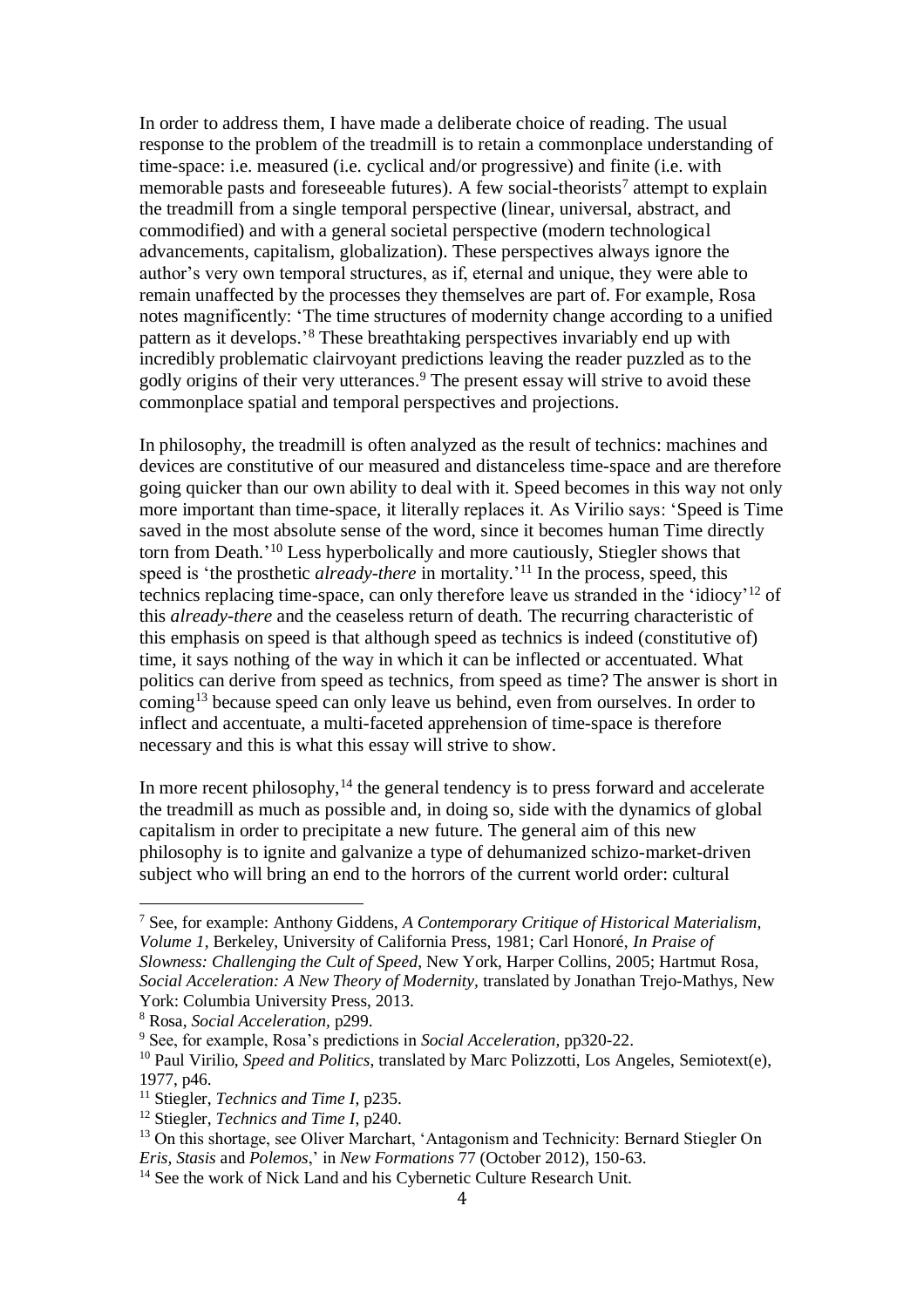homogenization, climate change, surreal economic disparities, and a perpetual state of financial crisis.<sup>15</sup> Taking their clues from the work of Deleuze, Guattari, and Lyotard, the work of these accelerationists will not feature here simply because the majority of their arguments stumble head first in the dead-end occasioned, once again, by a measured and enclosed understanding of time-space. <sup>16</sup> Precipitating the end of capitalism in order to foster, encourage, or promote a new horizon, results from a conventional (and predominantly neo-Marxist) understanding of time and history that offers no way out *or* forward except a fruitless exacerbation of the present, a 'frenetic standstill' as Rosa says, that has no place here.

In contrast to these responses, this essay will tackle the issue from a more complex perspective, taking on a multi-dimensional spatial and temporal structure. This multidimensional structure is provided by a close reading of the work of the late Heidegger and specifically by a reading of the fourfold (*das Geviert*) and the way it has been interpreted by some of his commentators. The fourfold indeed helps to formulate a different approach to the apprehension of time-space. This approach shows that neither technics (as speed, for example) nor, by extension, capital can solely structure time-space because these organizing principles only offer single-meta-narratives (teleological) incapable of precipitating a new future. By contrast, the fourfold, as a multi-dimensional spatial and temporal structure, allows us to see beyond our current calculated and distanceless predicament. The fourfold has already been extensively analyzed<sup>17</sup> and will therefore not be explained *in much detail* here. Instead, the aim is to reveal how the fourfold can help us expose a potential new 'being on the treadmill.'

The political intentions of this new 'being on the treadmill' are not to stop the treadmill, step out of it, increase its speed, or invent another time-space. The treadmill is the only condition of possibility we know: we can only continue our run ruled by the law of the wheel and the logic of the same. But, *mortal,* we can *also*, as we will see, *side-line* technics and capital and *tune* ourselves instead to a different apperception of time-space for which close-range calculations no longer hold such an alluring power. The political intentions are therefore to inflect<sup>18</sup> the tension between the two, that is, between this capitalist, techno-driven, and distanceless 'I' and this multi-dimensional *mortal* 'I' that curiously escapes, as we will see, all forms of calculation, laws, and logics. In other words, the aim is to vary the stress between the mono-logic of our inescapable calculated time and the poly-logic that also, secretly, structures us. With such political intentions, this new 'being on the treadmill' will

l

<sup>17</sup> See in English, for example: Andrew J. Mitchell, 'The Fourfold,' in Bret W. Davis, *Martin Heidegger: Key Concepts*, London, Acumen, 2010, pp208-18; Reiner Schürmann, *Heidegger on Being and Acting: From Principles to Anarchy*, Bloomington, Indiana University Press, 1990, pp209-225, fn. 158, p348; and Mark A. Wrathall, 'Between the Earth and the Sky: Heidegger on life after the death of God,' in Mark A. Wrathall ed., *Religion After Metaphysics*, Cambridge, Cambridge University Press, 2003, pp69-87.

<sup>15</sup> On this movement, see Robin Mackay and Armen Avanessian, eds., *Accelerate: The Accelerationist Reader,* Falmouth, Urbanomic, 2014 and Benjamin Noys, *Malign Velocity: Accelerationism and Capitalism*, London, Zero Books, 2014.

<sup>&</sup>lt;sup>16</sup> For an example of this stumbling head-first see, Reza Negarestani, 'The Labor of the Inhuman (Part I and II),' in *e-flux magazine*, #52 bit.ly/1fz3b7M.

<sup>&</sup>lt;sup>18</sup> On this inflection, see Jean-Luc Nancy, 'The Political and/or Politics,' paper presented at Birkbeck College, University of London, 14 March 2012, translated by Christopher Sauder, http://www.bbk.ac.uk/bih/nancy-jean-luc-the-political-and-or-politics-frankfurt-2012.pdf.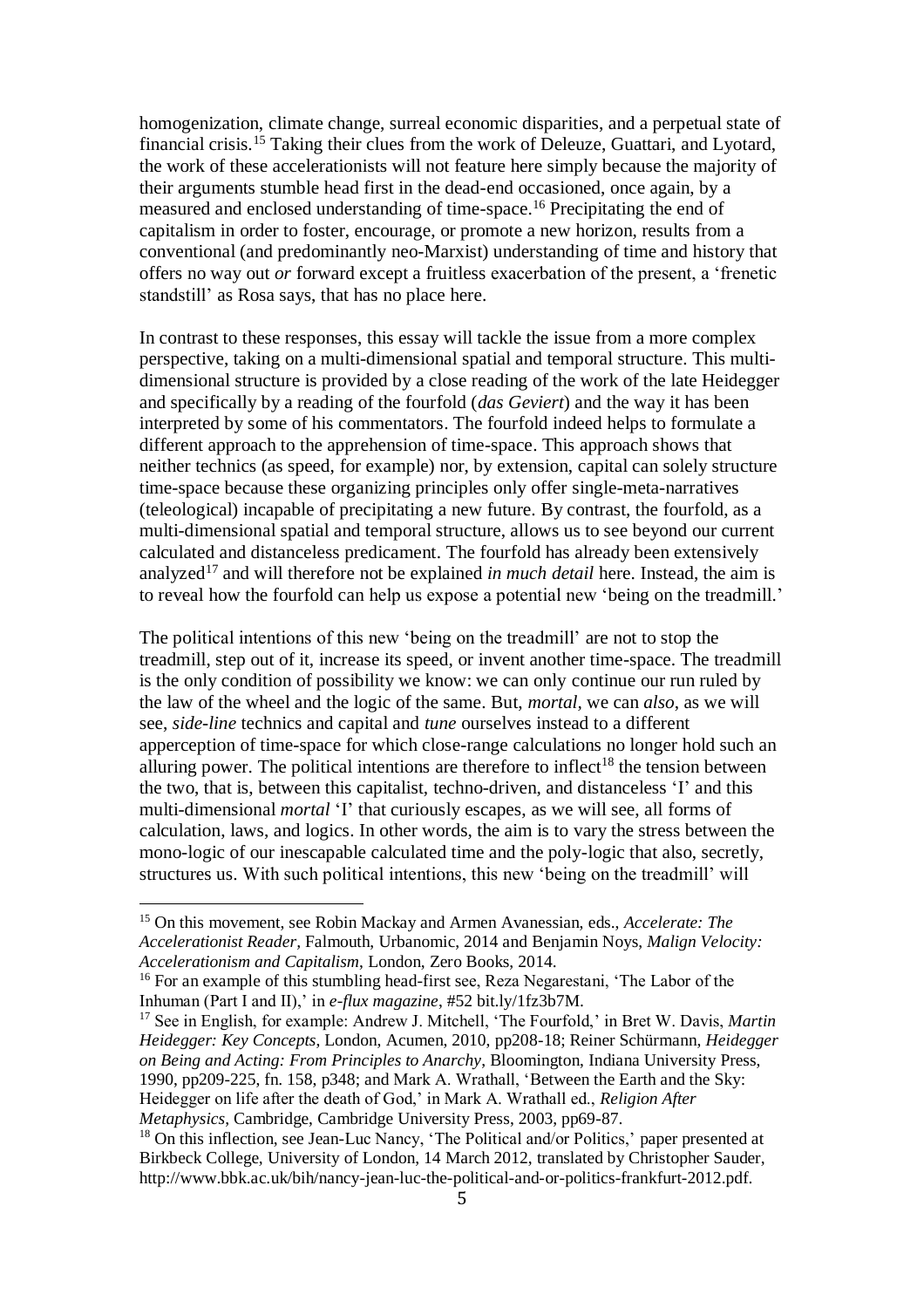hopefully acquire *the choice* of freeing itself from what we perceive today as being time's shackles.

The essay will be structured in the following way: I will first explore this potentially new approach to time-space by *succinctly* exposing Heidegger's fourfold. This will allow me to begin the process of rethinking my experience of the treadmill from a completely new perspective. The following section will explore the most problematic, but also the most important element in Heidegger's fourfold: the gods. This necessary diversion will help me to re-envisage the weal that maintains me on the treadmill: instead of a reaffirmation of the law of the wheel and the logic of the same, the gods pave the way for a different weal. A fourth section will explore in detail this new weal. The fifth and concluding section will seek to tease out the political implications of this shift in perspective.

## **II. The Fourfold Against Technics**

 $\overline{a}$ 

Above me, the sky; beneath me, the earth; out of me, the *event* of being (*Ereignis*); 19 away from, but dependent on this event, the gods: this 'is' the fourfold following Heidegger. The position is that of a mortal living between earth and sky, whose event engages unruly gods. These are not proper physical or metaphysical compass points. They have no proper equivalent in the world (or in another) because they stand for the very constitution of the event of being. The four participate in and as this event; they take part—without creating a supra-representational structure—in the fact that I 'am' here, on this earth, mortal, under the sky. The fourfold is the same for everyone, even if they are astronauts floating in space because the earth in question is not literally the soil on the ground, but, as we will see, what ties us to the earth in one way or another. Mortals, earth, sky, gods are the four<sup>20</sup> non-mystical dimensions that make the event of being. There would be no being, no other, and no world without this fourdimensional chiasmatic structure that utterly defies the entire arsenal of archic and telic representations and their inevitable epochal stampings.

Because the fourfold creates the event of being, it effectively creates time-space. In other words, it is out of the fourfold that time-space arises. As Jeff Malpas remarks, 'time, as usually understood, arises out of such gathering in the same way as does space, in the ordinary sense, also.<sup>21</sup> Time-space therefore occurs because of this dispersion of the fourfold that fractures all singular points of view, exclusive vistas, and uniform narratives. This means that out of me, as one dimension of the fourfold, and out of gods, earth and sky, time-space arises. This does not privilege the human being as the subjective point out of which time-space emerges. This is not a

<sup>19</sup> On the event of being (*Ereignis*) see, Richard Polt, "Ereignis," in Hubert L. Dreyfus and Mark A. Wrathall, eds., *A Companion to Heidegger*, London, Blackwell, 2005, pp375-91. <sup>20</sup> On this number see Martin Heidegger, *Elucidations of Hölderlin's Poetry*, translated by Keith Hoeller, Amherst: Humanity Books, 2000 and *Hölderlin's Hymns, "Germania" and "The Rhine,"* translated by William McNeill and Julia Ireland, Bloomington: Indiana

University Press, 2014. For a commentary, see Jean-François Mattéi, *Heidegger et Hölderlin: Le Quadriparti*, Paris, Presses universitaires de France, 2001.

<sup>21</sup> Jeff Malpas, *Heidegger's Topology: Being, Place, World,* Cambridge, MIT Press, 2006, p242.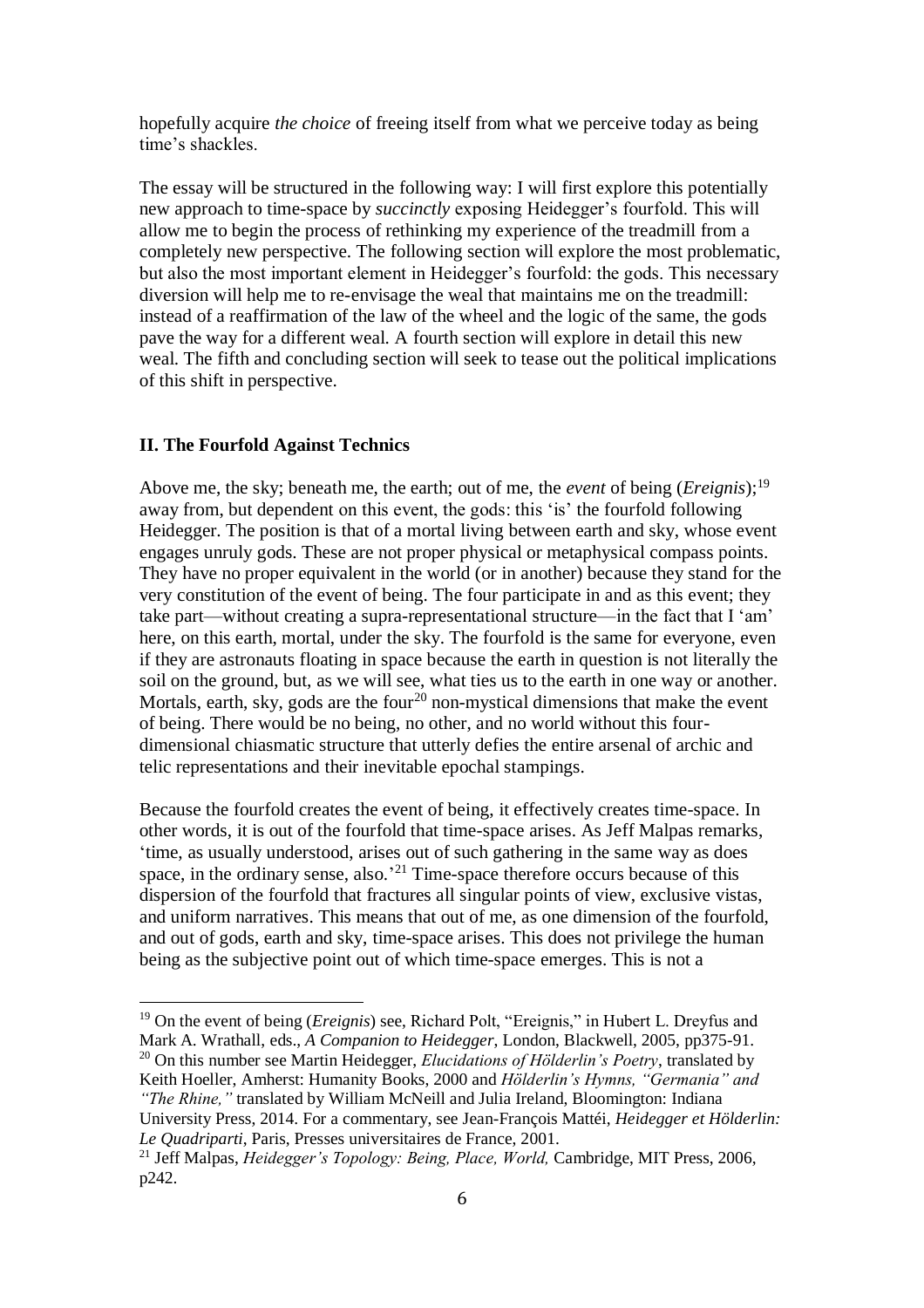supposedly correlationist perspective. The fourfold is not just about mortals; $^{22}$  timespace emerges also because of earth, sky, and gods. The event of being, and therefore the event of time-space, necessarily enrolls all four dimensions in their very eventuality.

But what's the point of focusing on the fourfold? The fourfold makes us aware of the conditions that make events possible. It's like the prerequisite for any form of happenstance. As James Edward says: 'Each of the four is... intended to put in someone's mind the particular *conditions* that make possible… the life that brought to presence the actual thing... before us.<sup>23</sup> So for example, my existence is conditioned by a number of factors: the ground out of which humanity grew, the sky into which it elevates itself and allows me to breathe, my parents who made me mortal, and the divinities, these 'entities' that, as we will see, radically disturb my currently calculated and distanceless living-present. It would be wrong to think that this conditionality is a causality. Because the fourfold creates time-space, this conditionality is relative to the always accidental occurrence of any given spatial and temporal configuration.

The fourfold therefore allows us to perceive the condition for the existence of objects and subjects. The question now is this: why do we need to pay attention to this conditionality? The answer is because, as human history has shown, we have lost touch with this conditionality. The one responsible for this loss is technics. Technics is not just machines. It stands not for an instrumental means to bring into being what is not (creating a moving surface for running in one place, for example), but for the project of calculative reason to pursue life by means *other* than life. This calculative reason not only structures life; it also, more importantly for us, gives us our *measured*  sense of time-space. As such, we can only follow Bernard Stiegler's well-known arguments in the volume, *The Fault of Epimetheus,* when he says that technics is 'constitutive of temporality as well as spatiality.' <sup>24</sup> Technics orders and measures life and gives us our sense of time-space. Through calculative reason, we can only lead measured and distanceless treadmill lives. It is against this project of calculative reason to pursue life by means *other* than life that we need to develop the idea that time-space derives *not exclusively* from technics, but *also* and above all from the fourfold. But how is one to go about it in this ever-alluring and frenzied mechanized process? How can Heidegger's fourfold help us to think a life not entirely led by means other than life?

Three of Heidegger's four dimensions (mortals, earth, sky) are pretty much selfevident: 'Earth is the serving bearer… The sky is the vaulting path of the sun… The mortals are the human beings.<sup>25</sup> One could object that a treadmill cannot stand for the earth and an artificially lit basement cannot stand for the sky. If one were to say 'yes' to these objections and therefore acknowledge the fact that treadmills and artificially lit basements are unrelated to their supposed opposites (earth and sky), one would

<sup>22</sup> On the marginalization of mortals, see Reiner Schürmann, *Broken Hegemonies*, translated by Reginald Lilly, Bloomington, Indiana University Press, 2003, p211.

 $^{23}$  James C. Edwards, 'The Thinging of the Thing: The Ethic of Conditionality in Heidegger's Later Work,' in Dreyfus and Wrathall, *A Companion to Heidegger,* p458, my emphasis. <sup>24</sup> Stiegler, *Technics and Time I*, p17.

<sup>25</sup> Heidegger, 'Building, Dwelling, Thinking,' in *Poetry, Language, Thought*, pp147-8.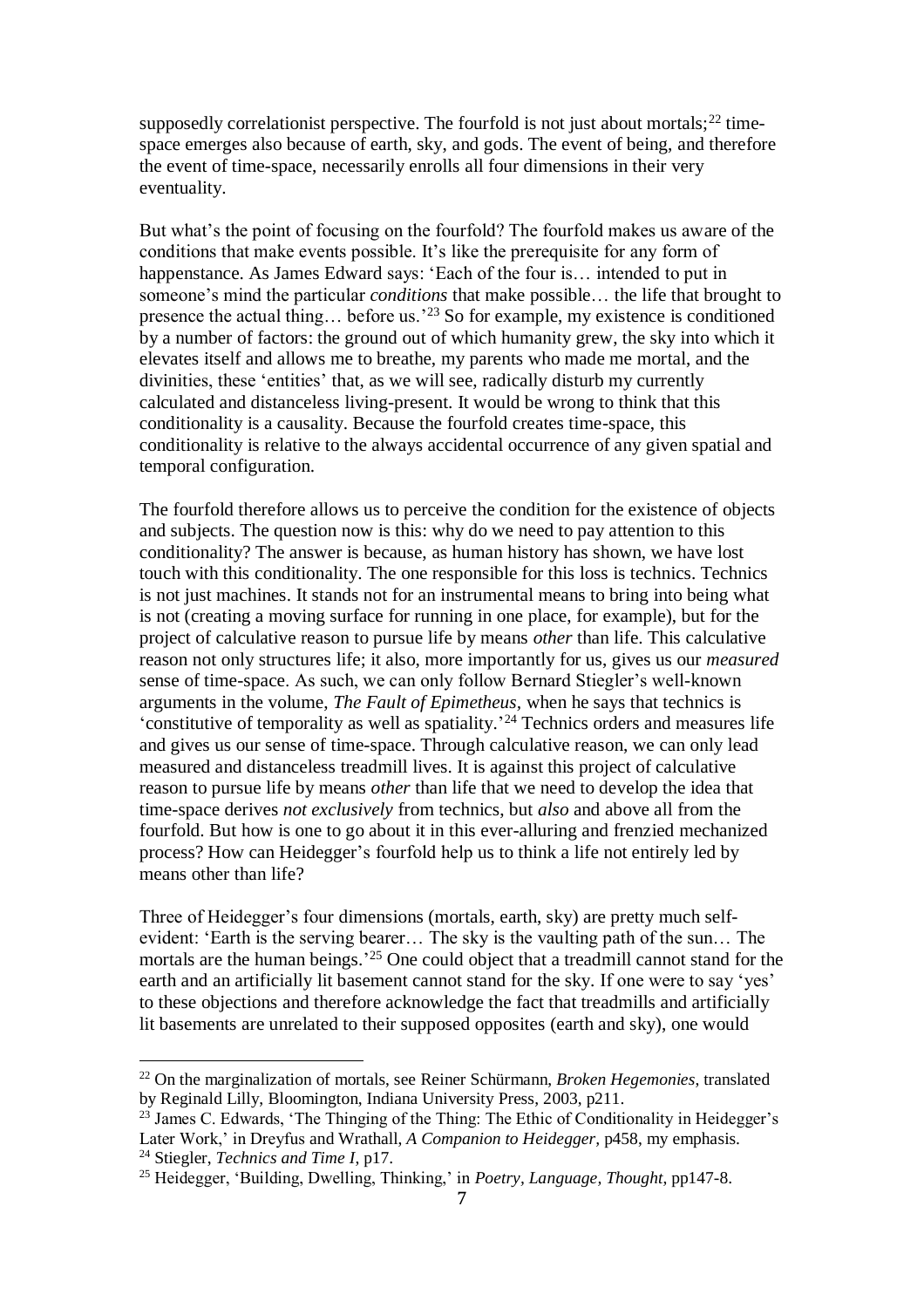immediately pitch culture versus nature. While it's true that earth, in its silence, always ruins any attempt to transform or manipulate  $it^{26}$  and the sky stands for 'the light and dusk of day, the gloom and glow of night, the clemency and inclemency of the weather, and the drifting clouds,<sup>27</sup> it would be wrong to just limit them to a typical Heideggerian peasant naturism that rallies against culture. What matters when it comes to earth and sky is that they stand for human's place of dwelling. It is under the sky and on earth that mortals dwell, that is, it is there in between the two<sup>28</sup> that they initiate their own nature—their being capable of death as death. So to be running on a treadmill in an artificially lit basement is a form of dwelling, the act of setting myself free into my own presencing.

If the first three elements in Heidegger's fourfold make more or less sense, what to make of the last element in the fourfold: the gods?How is one to understand them or more precisely, how can they help us experience time-space anew? In order to address these questions, it is necessary to offer a slight, but necessary alteration to Heidegger's fourfold. This alteration should be read in the same vein as Graham Harman's attempt to 'improve' Heidegger's fourfold, but without the arrogance of imagining creating a new philosophy.<sup>29</sup> The alteration consists in simply allowing the gods to do their job, which is to surprise the fourfold with what mortals would never have anticipated between earth and sky. This alteration is neither grandiose nor a betrayal of Heidegger's philosophy if one thinks that the gods are conceived, as we will see, as 'messengers.' This alteration is a necessary one for the fourfold to reveal itself as what allows us to think a life not so much free of technics (and capital), but at least aware of its inherent conditionality. So how can one understand Heidegger's gods and how, with a slight adjustment, can they show us the way to a new interpretation of time-space and of life on the treadmill?

# **III. The Gods**

 $\overline{a}$ 

To my knowledge, the only non-allegorical definition that Heidegger provides of the gods is that they are 'the undecided because the open realm of divinization is always withheld.<sup>30</sup> It's pretty clear that within a Heideggerian framework, it is not possible to make a distinction between what escapes rational thought (*the* realm of divinization) and what remains firmly within it (what is *understood* as the realm itself). In this way, the gods are both historical<sup>31</sup> (the history of the characterization of this realm including its many religious incarnations) and radically unknown at the same time (that which this history points to). This radically unknown is not otherworldly. There is no metaphysical assumption here; there is only an indication that a realm is withheld. This means therefore that *as part of the fourfold*, mortals cannot be understood without the gods and this always withheld realm of divinization.

<sup>26</sup> See, Frank Darwiche, *Heidegger, Le Divin et le Quadriparti*, Nice, Les Editions Ovadia, 2013, p100.

<sup>27</sup> Heidegger, 'Building, Dwelling, Thinking,' in *Poetry, Language, Thought*, p147.

<sup>28</sup> See, Heidegger, *Elucidations of Hölderlin's Poetry*, p186.

<sup>29</sup> Graham Harman, *The Quadruple Object,* London, Zero Books, 2011, p50.

<sup>30</sup> Heidegger, *Contributions to Philosophy,* p17, translation modified.

<sup>31</sup> On this theme, see Darwiche, *Heidegger, Le Divin et le Quadriparti,* p156.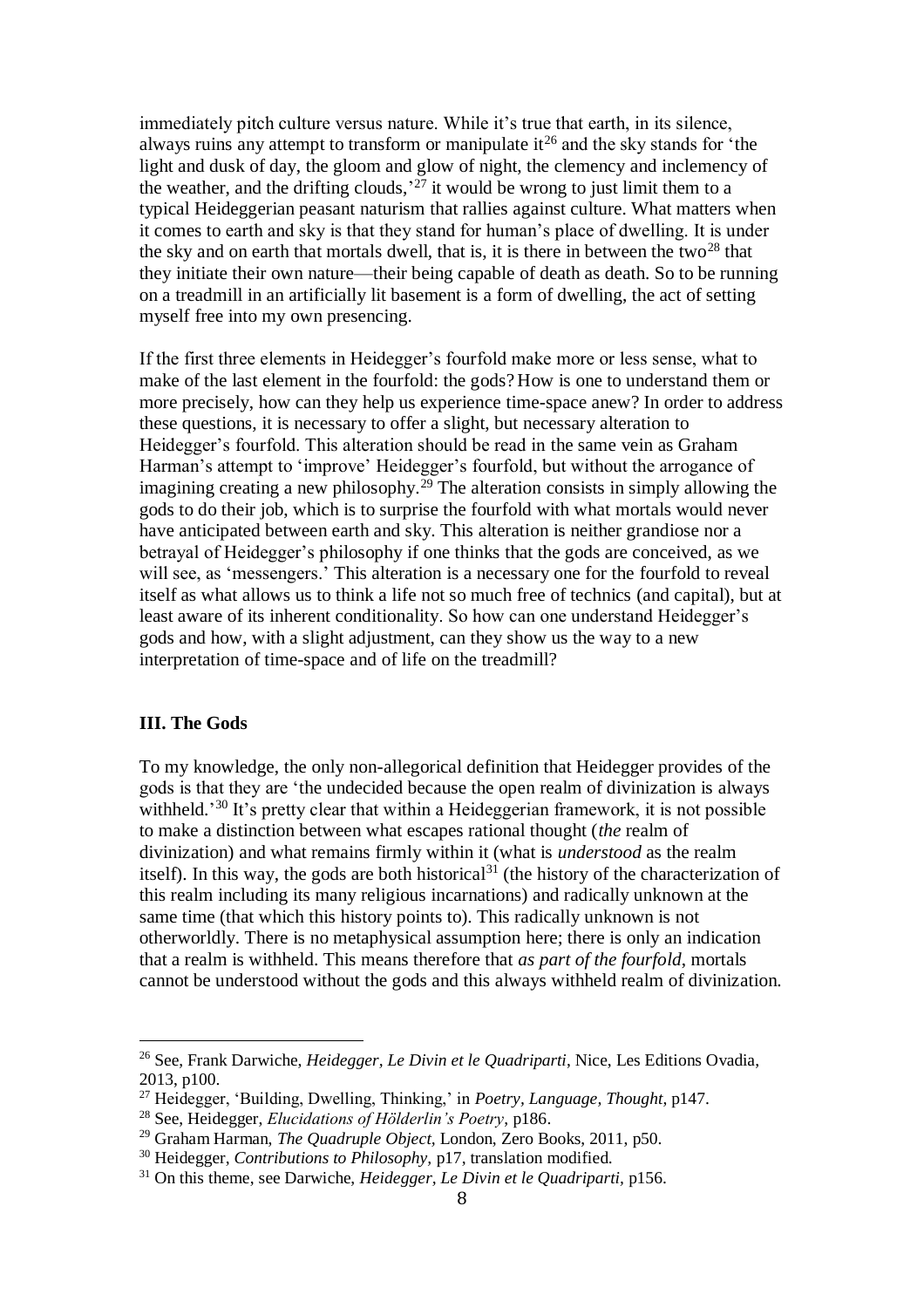In other words, the gods' undecidability is an element of the fourfold and consequently an element of the life of mortals on earth and under the sky.

Now, why gods in the plural? Both Darwiche and Harman explain this very well: the plurality of the gods is not due to a disbelief in monotheism or a desire to see the return of a kind of pagan polytheism, but an attempt to show that no god can stand for any form of singularity (such as, for example, *the* infinite or *the* absolute) because no singularity can evade having a multiplicity of features.<sup>32</sup> This means we have many gods *or* we have *a* God with many different incarnations. The same can be said of the other plural in the fourfold: mortals. There isn't just one mortal standing for all mankind or a human being in contrast to a divine being. There are many mortals or a humanity subject to many deaths. The plural equivalence between mortals and gods is key because both participate in the creation of the fourfold and therefore of timespace. As such, they are both incalculable because the fourfold always already bursts any attempt at totalization and puts out of play all "focalising despotism."<sup>33</sup>

On their own, these gods can only have one function: to announce that something is changing. Their messages add something new to the fourfold; they designate the irruption in which everything suddenly needs to be rethought.<sup>34</sup> They are messengers announcing what can suddenly be recognized as un-expected. These messages show that the future does not happen in one lump, the gods do not provide us with a chunk of future every now and then; they provide us with a plurality of un-predictable messages, that is, with an incalculable multiplicity of un-expected future-presents. This is the only way the future materializes itself: *un-expectedly* from that which we have *already identified* as the future. However, it would be wrong to think that the gods are free-floating entities interfering with the fourfold whenever it suits them. The gods are *tied to* the very event of being and their messages aim to give a certain directionality to the event itself. Heidegger's gods are what Darwich rightly calls 'destinal voices.' <sup>35</sup> This does not mean that they spring from the human spirit in order to fulfill a specific emotional need. This means that the gods can only be understood *as part of* the event of being's destinal trajectory; a trajectory that they themselves help to create with their always un-settling messages.

This gives the gods a really surprising dimension: contrary to what one might expect when it comes to divinities who always seem to lord over us, the fourfold's gods are not so much a part of the event of being; they are effectively *dependent* on this very event. As Heidegger says: '[The event of being] attains its greatness only if it is recognized as that which both the god of gods and all divinization *need*. What is "needed" is opposed to all mere utilization.<sup>36</sup> We are no longer in the dependency of an all-knowing God to whom we owe our existence. This is not a reversal of incarnation whereby God would owe its embodiment to Jesus Christ, for example. This is not a reinterpretation of Greek gods either, whereby Zeus, for example, still

<sup>32</sup> Harman, 'Dwelling With the Fourfold,' in *Space and Culture,* p296; Darwiche, *Heidegger, Le Divin et le Quadriparti,* p189.

<sup>33</sup> Schürmann, *Broken Hegemonies,* p594.

<sup>34</sup> On this, see Schürmann, *Heidegger on Being and Acting,* p225.

<sup>35</sup> Darwiche, *Heidegger, Le Divin et le Quadriparti,* p190, my translation.

<sup>36</sup> Heidegger, *Contributions to Philosophy*, p192, my emphasis.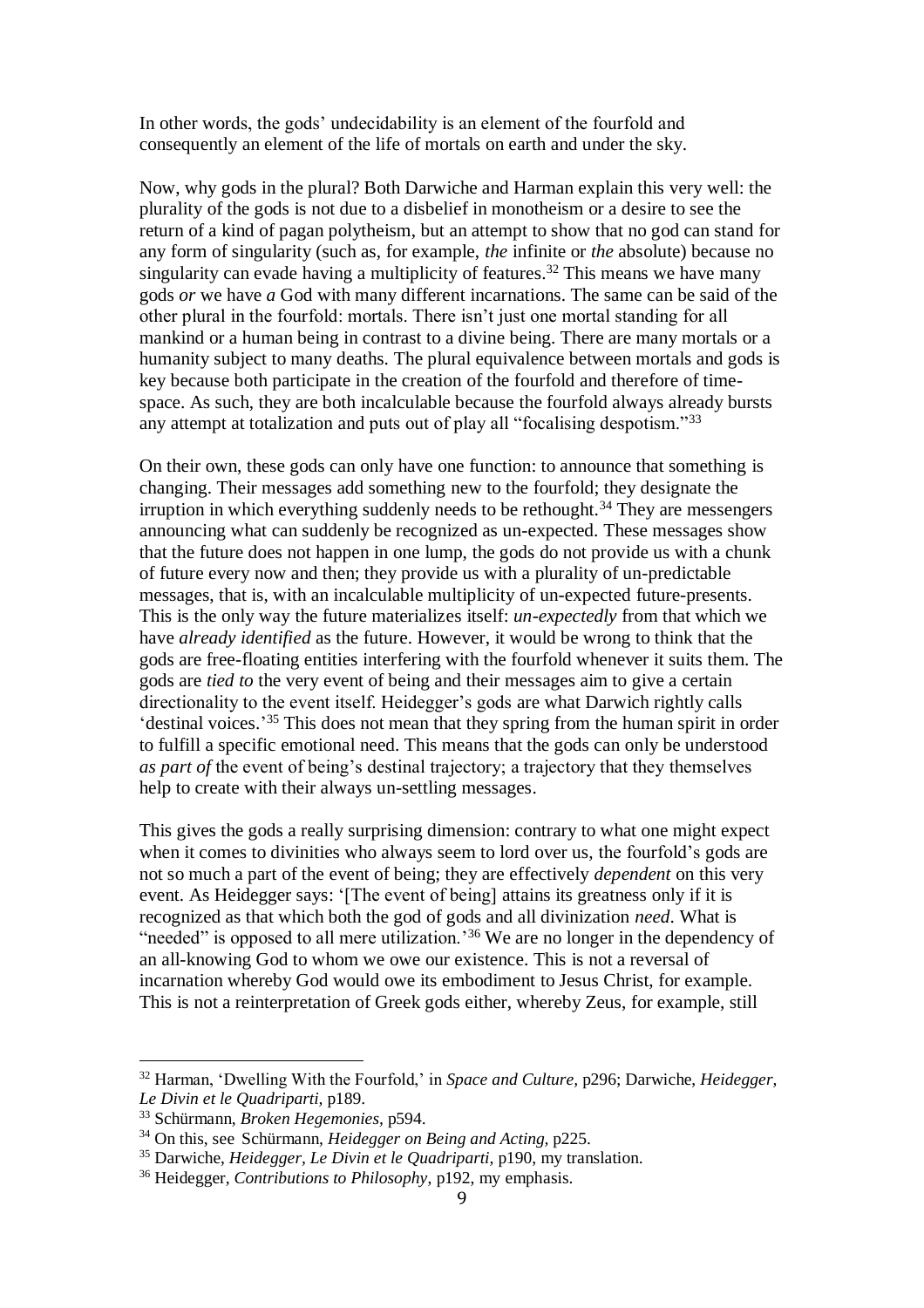needs mortals in order to remain meaningful.<sup>37</sup> The gods simply *need* the event of being in order to sustain their undecided nature and messaging role.

Inversed, what all this is saying is that, paradoxically, the event of being effectively *fosters* the gods.<sup>38</sup> Now, this does not mean that the gods are inevitably absorbed by the event of being, thus leaving no room for the other in general. The gods all point to a realm necessarily outside of all forms of thematization and rationalization; to 'things' utterly unpredictable, dangerous, and even perhaps worrisome. This incalculable danger renders the event of being essentially vulnerable. Although the gods depend on the event of being in order to sustain their divine nature, they do not by the same token change the fact that danger or opportunity structures the event of being and mortals can still be called by an elsewhere. In this way, the gods bring about change (with their messages) and yet this change would not take place if it were not for the event that gave rise to it. Once again, this paradox does not erase or absorb the other. The messages can be lethal. The event of being can collapse at any time. This is what makes the fourfold: it includes, for example, the *certainty* of our death in a future utterly *unpredictable*. Not even the comfort of the future I can foresee is immune to the gods' potentially erratic behavior.

So what is one to make of this fourfold and this specific understanding of the gods on our treadmill run? How do they allow for a loosening up of the stronghold imposed by our capitalist, techno-driven, measured, and distanceless time-space? In order to expose this new approach to time-space, it is necessary to examine in more detail this event of being on the treadmill. The aim in the next section is to rethink our run by rekindling our position on earth, under the sky, and with these gods that transform everything anew.

### **IV. A Dis-stance on the Treadmill**

 $\overline{a}$ 

On the treadmill, I am I. However this 'I' is not, as is well known, a zero-point in time-space, the place at which the event of being starts. This mortal 'I' is a spacing, but a type of spacing that implies *both* a measurable spatial and temporal dimension *and* what escapes all forms of measurement.<sup>39</sup> In other words, I am at once a measurable distance in time-space (a body *in* space and time) and an immeasurable one, i.e. what gives the possibility of the measurable distance in the first place.<sup>40</sup> This dis-stance (the hyphen emphasizing the two spacings) therefore knows no point of gravity, no center of signification, no nucleus, core, soul, or kernel. 'I' or dis-stance thus stands for both the opening of time-space *and* the occupancy of this time-space in a situation where there is no opening properly speaking and this occupancy is never

<sup>37</sup> On this theme, see Tim O'Connor, 'L'Appropriation et la trahison de l'autre absolu,' in Richard Kearney and Joseph Stephen O'Leary, eds., *Heidegger et la question de Dieu*, Paris: Presses Universitaires de France, 2009, pp293-309.

<sup>38</sup> See Martin Heidegger, *Mindfullness*, translated by Parvis Emad and Thomas Kalary, London, Continuum, 2006, p208.

<sup>&</sup>lt;sup>39</sup> On this theme, see Rebecca Saunders, 'Keeping A Distance: Heidegger and Derrida on Foreignness and Friends,' in *Angelaki* 16, 2 (June 2011), 35-49.

<sup>40</sup> See Jacques Derrida, *The Beast and the Sovereign, Vol. II,* translated by Geoffrey Bennington, Chicago, Chicago University Press, 2011, p74.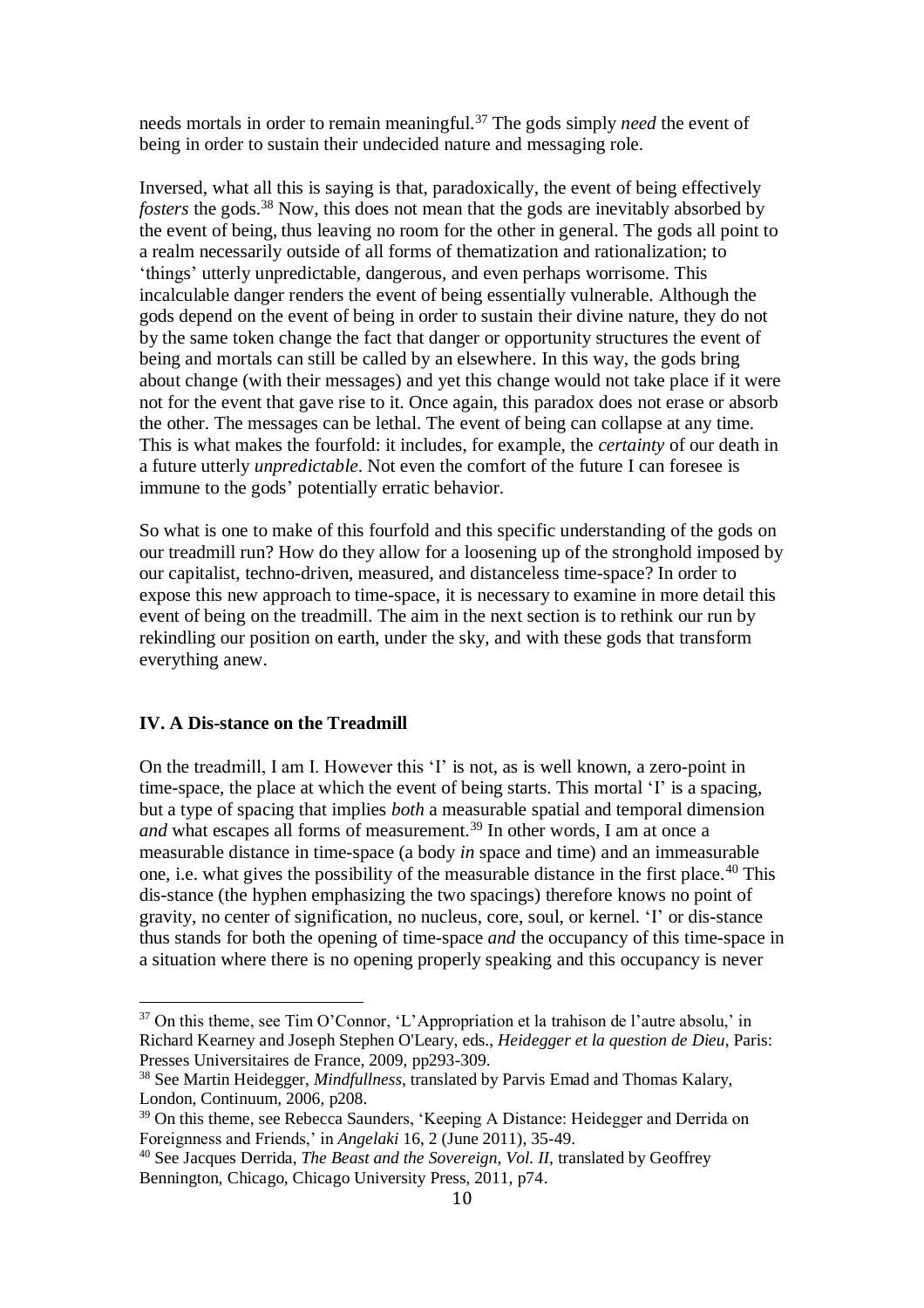precisely determined. The double connotation of the word put forward to make sense of this 'I' on the treadmill (i.e. dis-stance) *must*<sup>41</sup> be respected if one is to think the time-space of this run anew.

But how is one in all simplicity to understand this mortal 'I' as dis-stance? Within the context of the fourfold, this dis-stance is a 'between' mortals and gods. <sup>42</sup> Once again, this 'between' is not a now-point or the place where body and mind aggregate themselves. This 'between' (or dis-stance) can never be *entirely* given over to the ontic sciences (biology, physiology, psychology, history, biomechanics, nutrition or medicine) for analysis or evaluation precisely because it is constitutively part of the fourfold. This does not mean that the dis-stance or 'between' referred to here is mystical, escapes all formal logic, or evades history altogether. The dis-stance *has* to make sense simply because it is a recognizable event as such. However, because it is structured by the fourfold and involves gods, it is necessarily *at the cusp* of formal logic, *on the verge* of being analyzable by the ever-dissatisfied ontic sciences including the discursive attempts of this very essay, which for example, asks:

But what on earth could this 'between' on the verge of being analyzable actually mean? What on earth does a sweating dis-stance look like under the sky? The only way to make sense of this is to pay close attention to the temporal structure of this disstance or 'between.' If one takes this mortal 'I' as dis-stance seriously, then it becomes clear that with every step, we have not one time (measurable) but two times: a chronological time and an originary time, a time out of synch and a time that looks back at this out-of-jointedness.<sup>43</sup> The 'between' in question here therefore refers not to a spatial measure, but to a stretch dis-stancing two temporal dimensions: the finite measure of a mortal sweating and struggling with the machine and the in-finite interruption of that very finite measure. This two-time structure gives us a better sense of what we earlier meant by 'what escapes all forms of measurement.' On the treadmill, this 'between' or dis-stance is both in time and the origin of time, without the latter ever constituting an *arché* as such.

But at what time—or from which of the two times—do gods interfere? When—or from where—do they send their messages while creating and being in time-space? Undecided, the gods can only operate on—or at—*both* these two times. On the one hand, they operate within chronological time: they belong to and manifest themselves *in history*. On the other, as it were, they retreat in the realm of divinization thus preventing mortals from *ever* being able to perceive the creation of time 'as such.' The gods are what sustains the hyphen in the open word dis-stance; they bring the 'between' to light without ever allowing humans to completely shed light on it. Inversely, their undecidedness between these two times is the result of their dependency on the event of being overall. They can only send their messages *on* time *or* from *out* of time because their divine status is both utterly dependent on the event

<sup>41</sup> On the imperative for this indeterminacy, see Oliver Marchart, *Post-foundational Thought: Political Difference in Nancy, Lefort, Badiou and Laclau, Edinburgh, Edinburgh University* press, 2007.

<sup>42</sup> Heidegger, *Contributions to Philosophy*, p192.

<sup>43</sup> On this theme, see Schürmann, *Broken Hegemonies*, p. 595 and using a different vocabulary, Giorgio Agamben, *The Time that Remains: A Commentary on the Letter to the Romans*, translated by Patricia Dailey, Stanford, Stanford University Press, 2005, p67.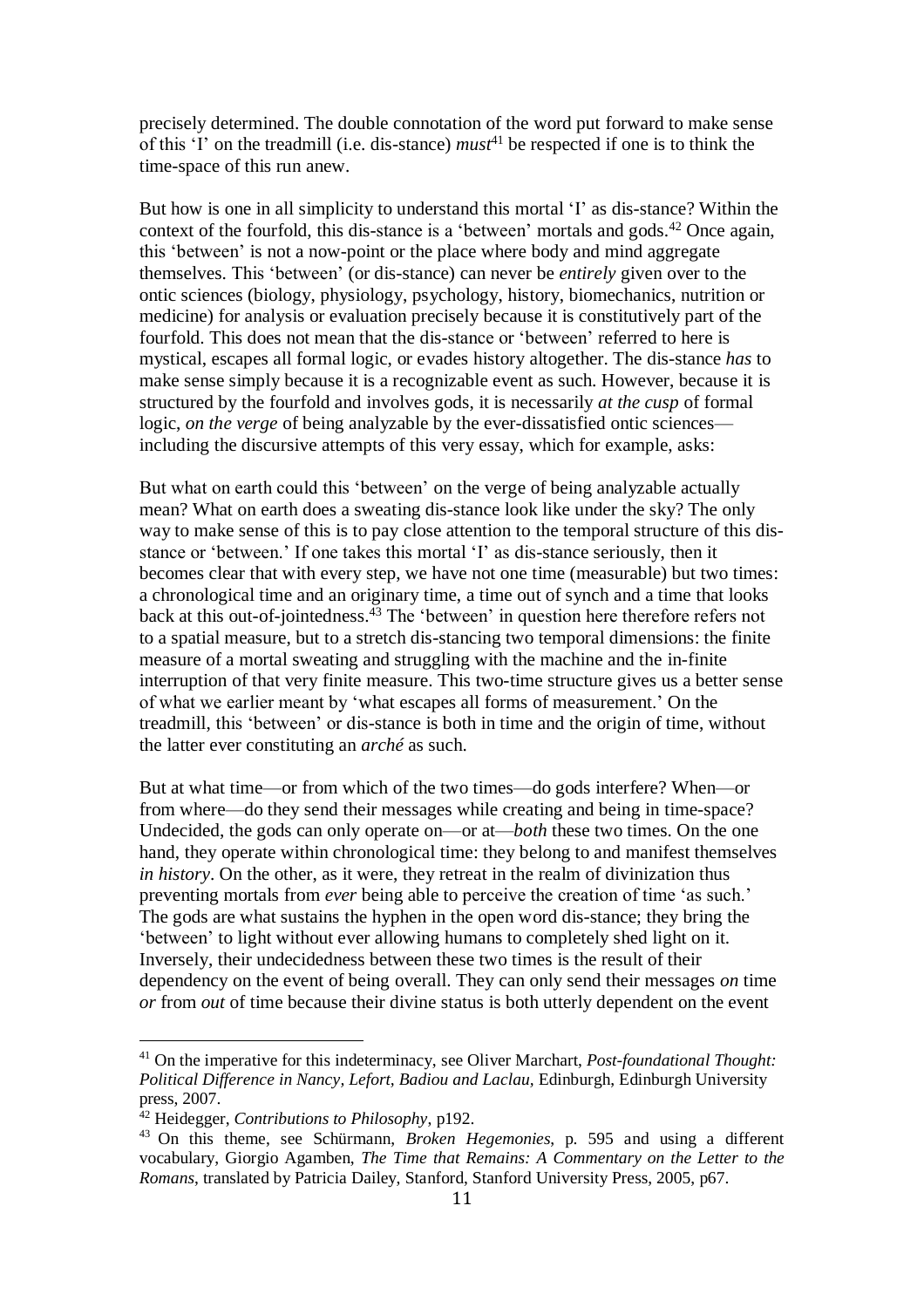and radically unpredictable, making the event of being always already out of synch, unfathomable as to its origin or end.

These two times (chronological and originary) allow us to make sense of the relationship between gods and mortals within the context of the fourfold. On earth and under the sky, mortals look up to the gods. However, this looking up is no mere idolatry<sup>44</sup>: they do not hope for a sign, salvation, or redemption. The reason they don't idolize the gods is because contrary to a religious God; the gods suffer no *proper*  representation, not even that provided by non-iconodulist religions whereby god has, for example, ninety-nine names. The gods remain here always already on the edge of representation or designation. Heidegger is very clear on this when he draws attention to the fact that the gods are not harbingers of salvation, but are *a hold* in mortals' engagement with their very event. He writes: 'Mortals dwell in that they await the gods as gods. In hope, they hold up to the gods what is unhoped for.' <sup>45</sup> The most difficult thought imaginable. To hold up to the gods what is unhoped for is to be aware of something recognizable that is also, curiously, without contents, outside of all conceptuality, even if structured by emotion. <sup>46</sup> This does not mean that the hold cannot be explained. This simply means that what is held is both within and beyond calculative reason—the gods would not hold such an alluring power if this were not the case.

So here we are. The 'I' on the treadmill is not just a subject. He might be gendered, he might be wearing a gym outfit, listening to rap, and nearing the end of his run, but all this really doesn't *count* for much. Between earth and sky, this event is a sundering of dimensions, a fourfold: 'I' am both 'here and now,' mortal, at this very hour, in this basement *and* 'I' am the origin of everything I face today. To put it in a nutshell, I am a 'stance'<sup>47</sup>: I am both a body covering a certain distance (my 1.81 m and 75 KG body has now accomplished twenty-three minutes, my incline is 8 per cent and my speed is 13 km per hour) and a body dis-stancing all this measuring. This stance is not just a deconstructive paradox summed up with one quirky word because on this earth and under this sky, the gods also play their disruptive part, encouraging or threatening at any moment this stance running here on this treadmill.

But what motivates this 'between,' dis-stance, or stance on this run? What's the weal that drives this run on these wheels? And finally, but most importantly, how does this weal give this stance its political impetus?

### **V. Towards a Fourfold Life**

<sup>44</sup> On this topic, see both Jean-Luc Marion, 'La Double Idolâtrie,' and Marie Viella-Petit, 'Heidegger est-il "idolâtre"?' in Kearney, *Heidegger et la question de Dieu,* pp67-94 and 95- 141, respectively.

<sup>45</sup> Heidegger, 'Building, Dwelling, Thinking,' in *Poetry, Language, Thought*, p148, translation modified.

<sup>46</sup> For a contrasting content-based hope, see, for example, Ernst Bloch, *The Principle of Hope,*  Vols. I, II, III, translated by Neville Plaice, Stephen Plaice, and Paul Knight, Cambridge, MIT Press, 1995 and Richard Rorty, *Philosophy and Social Hope*, London, Penguin, 1999.

<sup>47</sup> On this word, see Nancy, *The Creation of the World* and Jean-Paul Martinon, 'Im-Mundus or Nancy's Globalizing-World-Formation,' in Sanja Dejanovic ed., *Nancy and the Political,*  Edinburgh, Edinburgh University Press, 2015, pp219-244.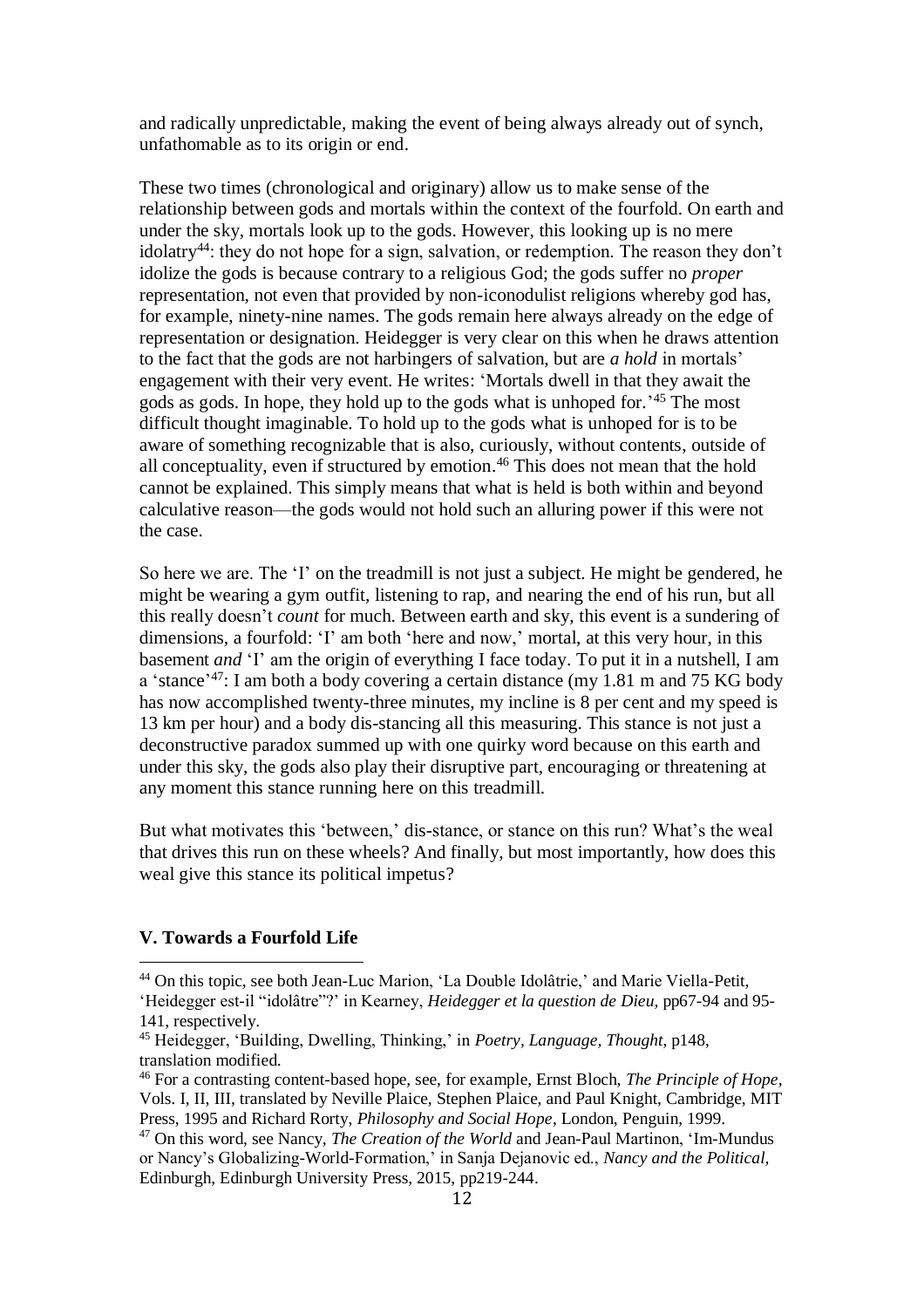In order to work out what keeps 'me' on the treadmill, we need to return once again to these gods because these hold the value that drives 'my' stance. For the gods to be gods, they need to stand for something that has a memorable value without at the same time being general or universal. So, for example, the gods that structure the fourfold of my event here and now do not subject me to a particular value that belongs to the people or the masses (fitness, for example), as if a regulative idea in a Kantian sense.<sup>48</sup> I hold up to them a value that, *however unstable*, sustains me in my run. This value is at once negotiable (because it is memorable; it enters an economy that I can trade or write off) *and* non-negotiable because however dependent, the gods can break the 'hold' without me having a say. In other words, the 'hold' here is at once a recognizable expectancy (the gods can potentially open up to the divine realm) and something that falls outside of all forms of expectancies. The value 'held' by the gods is therefore impossible to pin down properly and yet it sustains my thought stream as I run.

So what strange negotiable and non-negotiable value do I hold up? What are the gods *of* my run? A seemingly immature, but nonetheless necessary question. We have seen that this value is simply what is "unhoped for," that is, what I cannot hope, predict, project, or plan, thus confirming that the value indeed shelters a side that falls outside of all expectancies. The gods promise me what I cannot hope for. What kind of value is that? What god holds such a value? If I stay with the topic of this run, then this value is the state of finally getting hold of the shackles of capitalist, techno-driven, measured, and distanceless time-space. This is the god *of* my run; this is my unhopedfor value. Unhoped-for because I know that this will never happen. Nonetheless, I hold up the value that I alone will eventually hold the shackles of time-space as ruled by the law of the wheel and the logic of the same. An incredible value, an incredible god; because it implies that what triggers my very existence—creating time-space can also take hold of the fastening mechanism of measured time-space. As this clearly shows, this is not any kind of value that can be measured. The only measure that such an unusual value can have is that of being effectively the *other* of all measure: a god, a life: at once calculable and incalculable (hence the strange equivalence between gods and mortals). An infuriating situation that can only disappoint all those who seek a reassuring certainty for either the presence or absence of gods and (in either case) a secure return for their in-valuable life spent on earth.

What becomes clear now—finally—is that to sustain in my thought stream such an unusual value can only foster the most resilient political *stance* against the oppression and hegemony of clock time. This resilience helps me to basically say: I 'am' part of a fourfold in which there are gods that, in their quasi-other-worldly powers, prevent me from absentmindedly abiding to the constraints of measured time-space. As *one of* the 'origins' of time-space, I will not let myself be placed under the authority of what has been calculated and traded in the negligence of the fourfold. Because it marshals my very own life-drives, my fourfold stance, even on this treadmill, with-stands all forms of measurement and economy. As such, this stance is not a power, strength, capacity or ability. If it were, it would be tradable, thus returning me to being again a prisoner of measured time-space. This fourfold stance is resilient precisely because it is at the

l

<sup>48</sup> On this regulative idea, see Immanuel Kant, *Critique of Practical Reason*, translated by Mary Gregor, Cambridge, Cambridge University Press, 1997.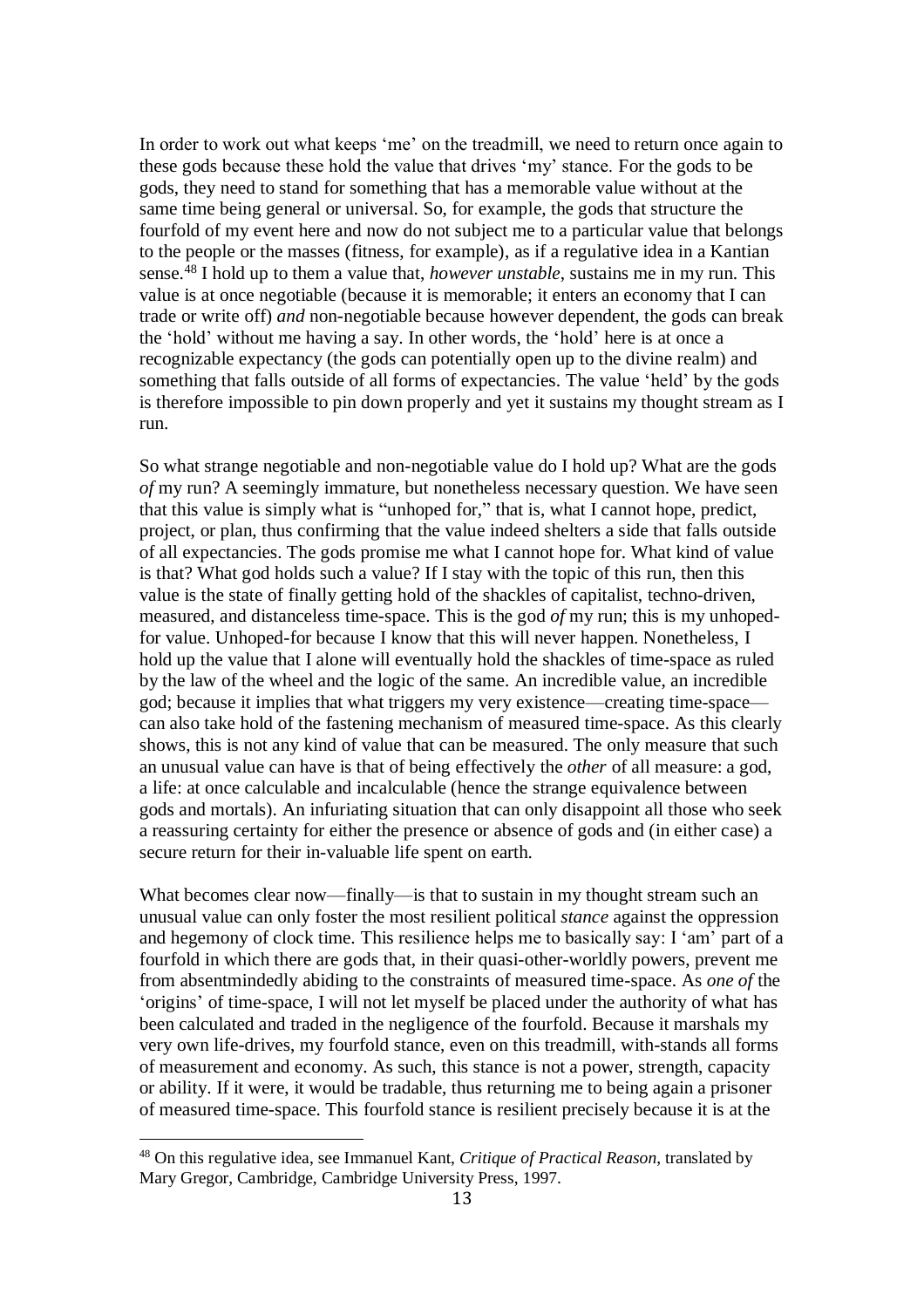very cusp of the event of being, just when time-space is created, here, now, on this treadmill, in the very last seconds of this chrono-metered run and also, afterwards, in the showers and on the train taking me to my next timed appointment—my in-finity in act.

This resilient political *stance* necessarily puts itself on the side of approximation. A commodified, calculable, and measureable life basically says: by abiding to capitalist, techno-driven, measured, and distanceless time-space, you will eventually reach what is proper, what occupies time-space properly. The delusion of properness is, as Jacques Derrida rightly observed, a veiled enigma that rules our lives.<sup>49</sup> This veiled enigma sustains all efforts, political, economical, and theoretical, including the efforts of putting together, for example, this issue of *New Formations*. Against such veiled enigma and therefore against all these efforts, my fourfold stance can only call, by contrast, for approximations: a life finally unshackled by any form of calculation and computation. This does not mean a life led by rough guesses or devoid of punctuality.<sup>50</sup> This simply means a life attuned to the vagaries of the fourfold, to the impenetrable darkness and silence of the earth, to the elevations provided by a diurnally lit sky, at the hands of utterly dependent gods. This stance with its odd promised value will not make treadmills disappear, but it will at least unveil the enigma that controls our urgent regulated lives.

Unveiled and on the side of approximation, this resilient political stance, which is not a calculative resistance properly speaking,<sup>51</sup> can only thereby foster the most effective of political *acts* because these are addressed from the fourfold to a future *beyond* the distanceless that confines me. The acts of this resilient stance can only indeed address themselves to a future *without me*, a future free of all future-presents *in which I still matter*. In a situation where there are gods, it is indeed no longer possible to act exclusively for goals or ends in *this* life.<sup>52</sup> The acts of this stance can only stretch themselves out towards a beyond the event of being, that is, beyond all future-presents shaken to the point of atheism. As such, these acts cannot become accountable or tradable and they cannot end up being seen as transcendental or devotional in a religious or institutional setting. These acts are effectively *tuned in*—here, now, in this basement—to the fourfold, to the gods and their messages that not only come from the very event of being, but also from a place totally alien to it; a divine realm where I no longer exist, *where I no longer matter*. This is the only way the measured distanceless can be overlooked. *Finally,* with the fourfold, I can act and my actions go beyond capitalist techno-driven time-space—even if these are tied to the erratic nature of my dependent gods.

<sup>49</sup> Jacques Derrida, *Spurs: Nietzsche's Styles*, translated by Barbara Harlow, Chicago, University of Chicago Press, 1979, p49.

<sup>50</sup> On this theme, see Allen C. Bluedorn, *The Human Organization of Time: Temporal Realities and Experiences,* Stanford, Stanford University Press, 2002, especially the chapter 'Seldom Early, Never Late.'

<sup>51</sup> On the theme of calculative resistance, see the remarkable Howard Caygill, *On Resistance: A Philosophy of Defiance,* London, Bloomsbury, 2013.

<sup>52</sup> For life-structured goals see, for example, Hannah Arendt, *The Promise of Politics,*  London, Schoken Books, 2005, pp193-9.